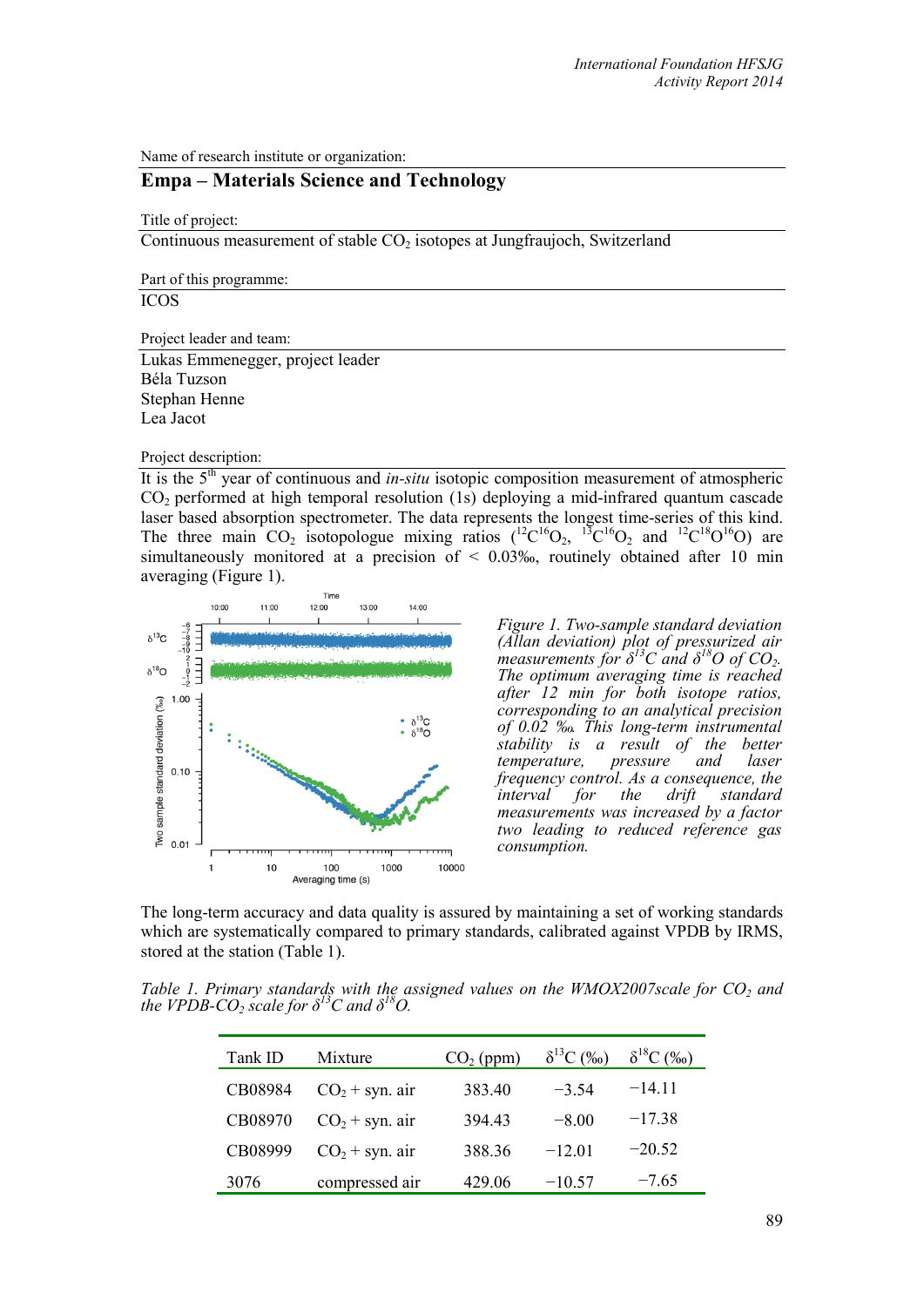## *International Foundation HFSJG Activity Report 2014*

The hardware updates accomplished in 2012 with the aim of optimizing long-term operation, i.e. temperature stability, automatized calibration process and reference gas consumption, allowed us to develop a complete software package for fast data retrieval and analysis. A dedicated graphical user interface has been implemented using Igor Pro (Wavemetrics, Inc., USA.) to aid data handling and visualization. Using this analytical tool, the whole time series was processed (see Figure 2).



*Figure 2. Overview of the data record from January 2009 to September 2014. The plotted*  CO2 *and isotopic ratios* δ13C *and* δ18O *are hourly averaged data. A long-term trend observed in the time-series is qualitatively indicated by a linear fit through the minima of the yearly cycles (dashed lines).*

The results indicate that since the instrument hardware/software update in March 2012 the measurements are uninterrupted and show less scatter in the isotope ratio values compared to the previous period. Therefore, our ability to confine emission source signatures has significantly improved, and we expect to obtain more robust statistics on the various  $CO<sub>2</sub>$ emission sources using Lagrangian transport model simulations and footprint clustering. As the  $CO<sub>2</sub>$  isotope measurements are continuing and because of the increased data quality, we expect to be able to analyze distinct events and tracer relationships depending on weather conditions and attribute these to specific emission/uptake regions and processes.

Key words:

Isotope ratio measurements, carbon dioxide, laser spectroscopy, quantum cascade laser

Collaborating partners/networks:

Max-Planck-Institute for Biogeochemistry, Jena, Germany University of Berne, Switzerland ETH Zürich - Inst. for Quantum Electronics, Switzerland Alpes Lasers SA, Switzerland